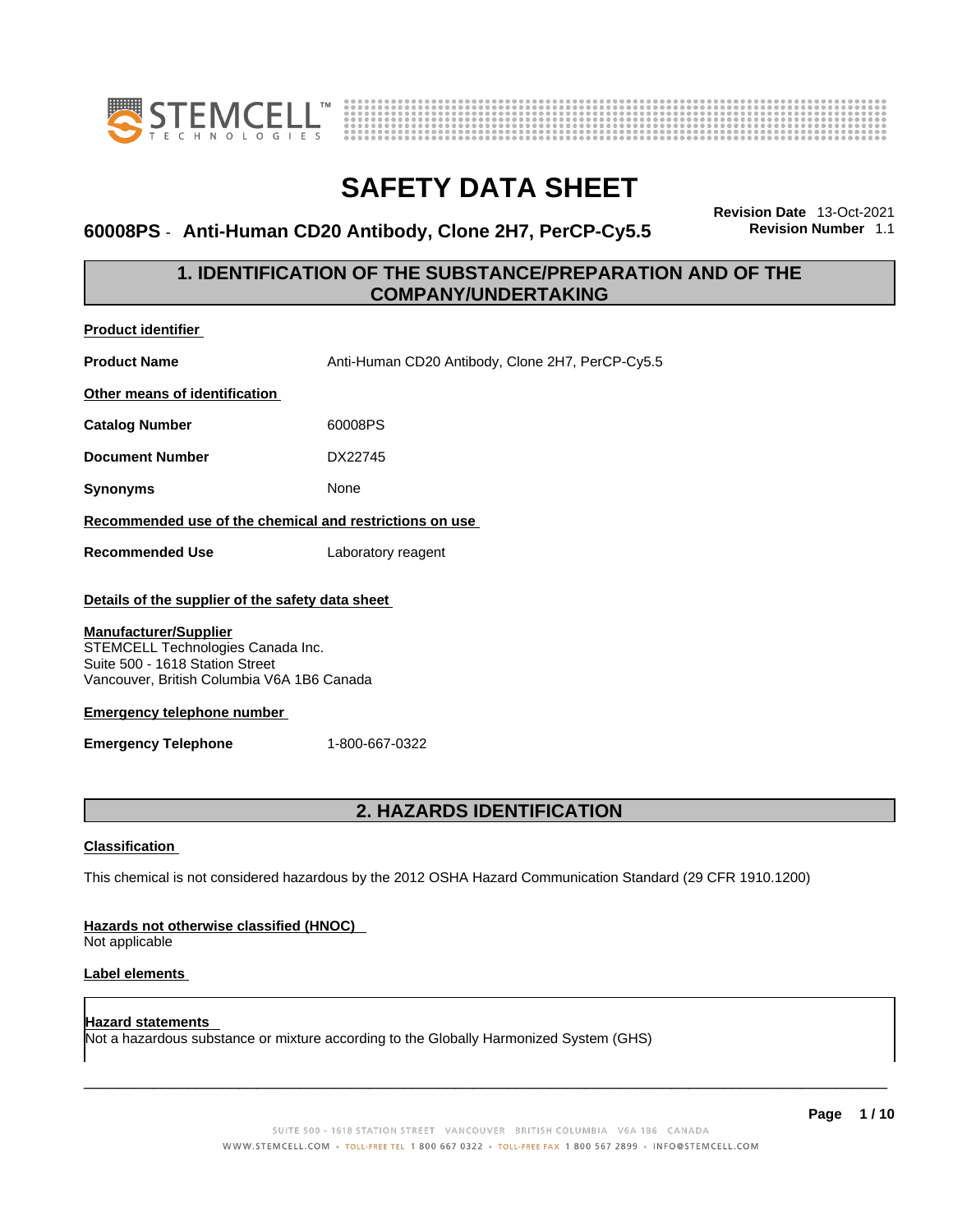



# \_\_\_\_\_\_\_\_\_\_\_\_\_\_\_\_\_\_\_\_\_\_\_\_\_\_\_\_\_\_\_\_\_\_\_\_\_\_\_\_\_\_\_\_\_\_\_\_\_\_\_\_\_\_\_\_\_\_\_\_\_\_\_\_\_\_\_\_\_\_\_\_\_\_\_\_\_\_\_\_\_\_\_\_\_\_\_\_\_\_\_\_\_ **Revision Date** 13-Oct-2021 **60008PS** - **Anti-Human CD20 Antibody, Clone 2H7, PerCP-Cy5.5 Revision Number** 1.1

The product contains no substances which at their given concentration, are considered to be hazardous to health.

**Appearance** Clear **Physical state** Liquid

**Odor** No data available

**Other Information**  Not applicable

#### **Unknown acute toxicity** 0 % of the mixture consists of ingredient(s) of unknown toxicity

0 % of the mixture consists of ingredient(s) of unknown acute oral toxicity

0 % of the mixture consists of ingredient(s) of unknown acute dermal toxicity

0 % of the mixture consists of ingredient(s) of unknown acute inhalation toxicity (gas)

0 % of the mixture consists of ingredient(s) of unknown acute inhalation toxicity (vapor)

0 % of the mixture consists of ingredient(s) of unknown acute inhalation toxicity (dust/mist)

### **3. COMPOSITION/INFORMATION ON INGREDIENTS**

#### **Substance**

Not applicable.

#### **Mixture**

Not a hazardous substance or mixture according to the Globally Harmonized System (GHS)

\*The exact percentage (concentration) of composition has been withheld as a trade secret.

### **4. FIRST AID MEASURES**

#### **Description of first aid measures**

| <b>Inhalation</b>   | Remove to fresh air.                                                                                                    |
|---------------------|-------------------------------------------------------------------------------------------------------------------------|
| Eye contact         | Rinse thoroughly with plenty of water for at least 15 minutes, lifting lower and upper eyelids.<br>Consult a physician. |
| <b>Skin contact</b> | Wash skin with soap and water.                                                                                          |
| Ingestion           | Clean mouth with water and drink afterwards plenty of water.                                                            |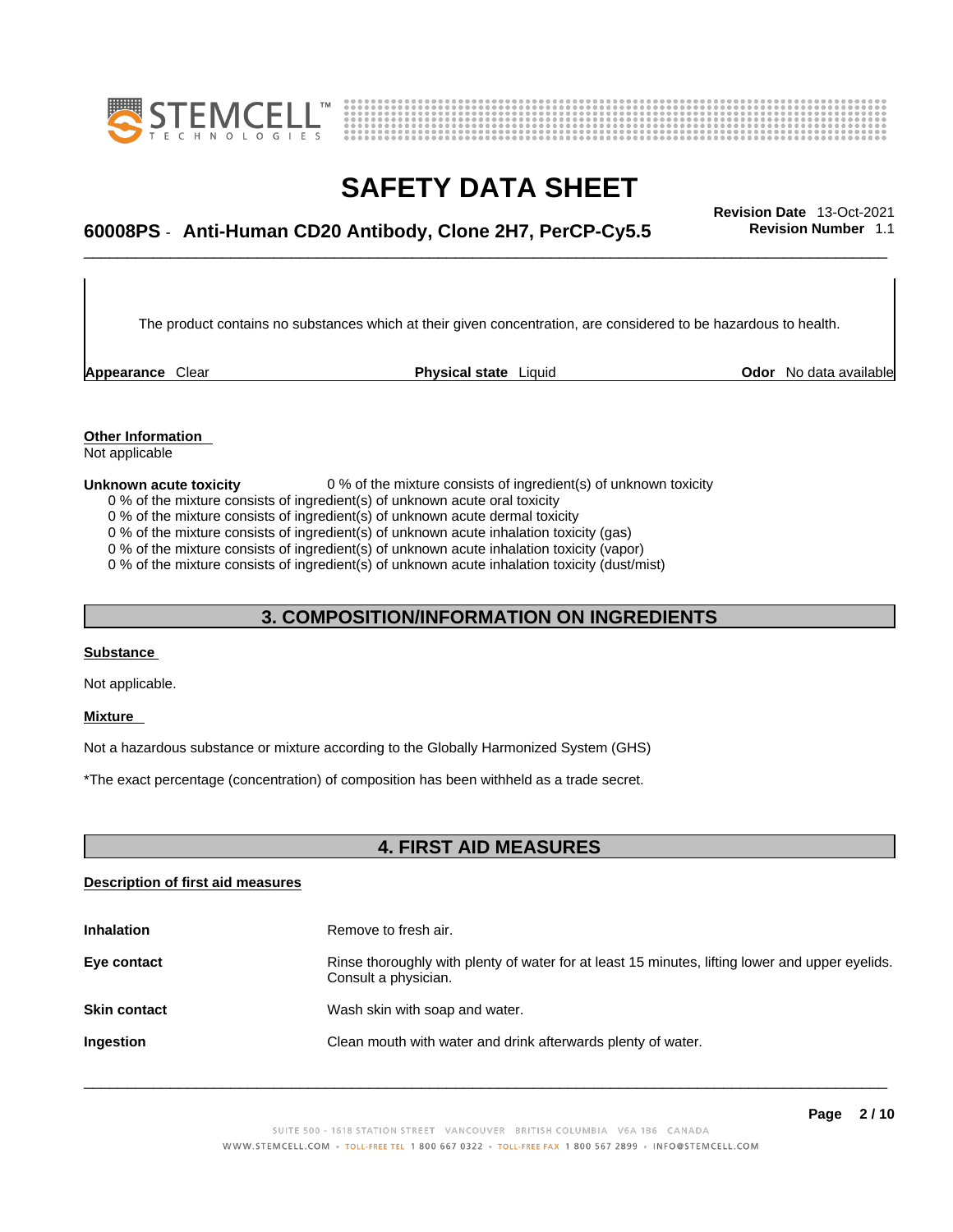



# \_\_\_\_\_\_\_\_\_\_\_\_\_\_\_\_\_\_\_\_\_\_\_\_\_\_\_\_\_\_\_\_\_\_\_\_\_\_\_\_\_\_\_\_\_\_\_\_\_\_\_\_\_\_\_\_\_\_\_\_\_\_\_\_\_\_\_\_\_\_\_\_\_\_\_\_\_\_\_\_\_\_\_\_\_\_\_\_\_\_\_\_\_ **Revision Date** 13-Oct-2021 **60008PS** - **Anti-Human CD20 Antibody, Clone 2H7, PerCP-Cy5.5 Revision Number** 1.1

| Most important symptoms and effects, both acute and delayed                                               |                                                                                                                                       |  |  |
|-----------------------------------------------------------------------------------------------------------|---------------------------------------------------------------------------------------------------------------------------------------|--|--|
|                                                                                                           |                                                                                                                                       |  |  |
| <b>Symptoms</b>                                                                                           | No information available.                                                                                                             |  |  |
|                                                                                                           | Indication of any immediate medical attention and special treatment needed                                                            |  |  |
| Note to physicians                                                                                        | Treat symptomatically.                                                                                                                |  |  |
|                                                                                                           | <b>5. FIRE-FIGHTING MEASURES</b>                                                                                                      |  |  |
| <b>Suitable Extinguishing Media</b>                                                                       | Use extinguishing measures that are appropriate to local circumstances and the<br>surrounding environment.                            |  |  |
| Unsuitable extinguishing media                                                                            | CAUTION: Use of water spray when fighting fire may be inefficient.                                                                    |  |  |
| Specific hazards arising from the<br>chemical                                                             | No information available.                                                                                                             |  |  |
| <b>Explosion data</b><br>Sensitivity to Mechanical Impact None.<br><b>Sensitivity to Static Discharge</b> | None.                                                                                                                                 |  |  |
| Special protective equipment for<br>fire-fighters                                                         | Firefighters should wear self-contained breathing apparatus and full firefighting turnout<br>gear. Use personal protection equipment. |  |  |

### **6. ACCIDENTAL RELEASE MEASURES**

#### **Personal precautions, protective equipment and emergency procedures**

| <b>Personal precautions</b>                          | Ensure adequate ventilation.                                                         |  |
|------------------------------------------------------|--------------------------------------------------------------------------------------|--|
|                                                      |                                                                                      |  |
| <b>Environmental precautions</b>                     |                                                                                      |  |
| <b>Environmental precautions</b>                     | See Section 12 for additional Ecological Information.                                |  |
| Methods and material for containment and cleaning up |                                                                                      |  |
| <b>Methods for containment</b>                       | Prevent further leakage or spillage if safe to do so.                                |  |
| Methods for cleaning up                              | Pick up and transfer to properly labeled containers.                                 |  |
| <b>Prevention of secondary hazards</b>               | Clean contaminated objects and areas thoroughly observing environmental regulations. |  |
|                                                      |                                                                                      |  |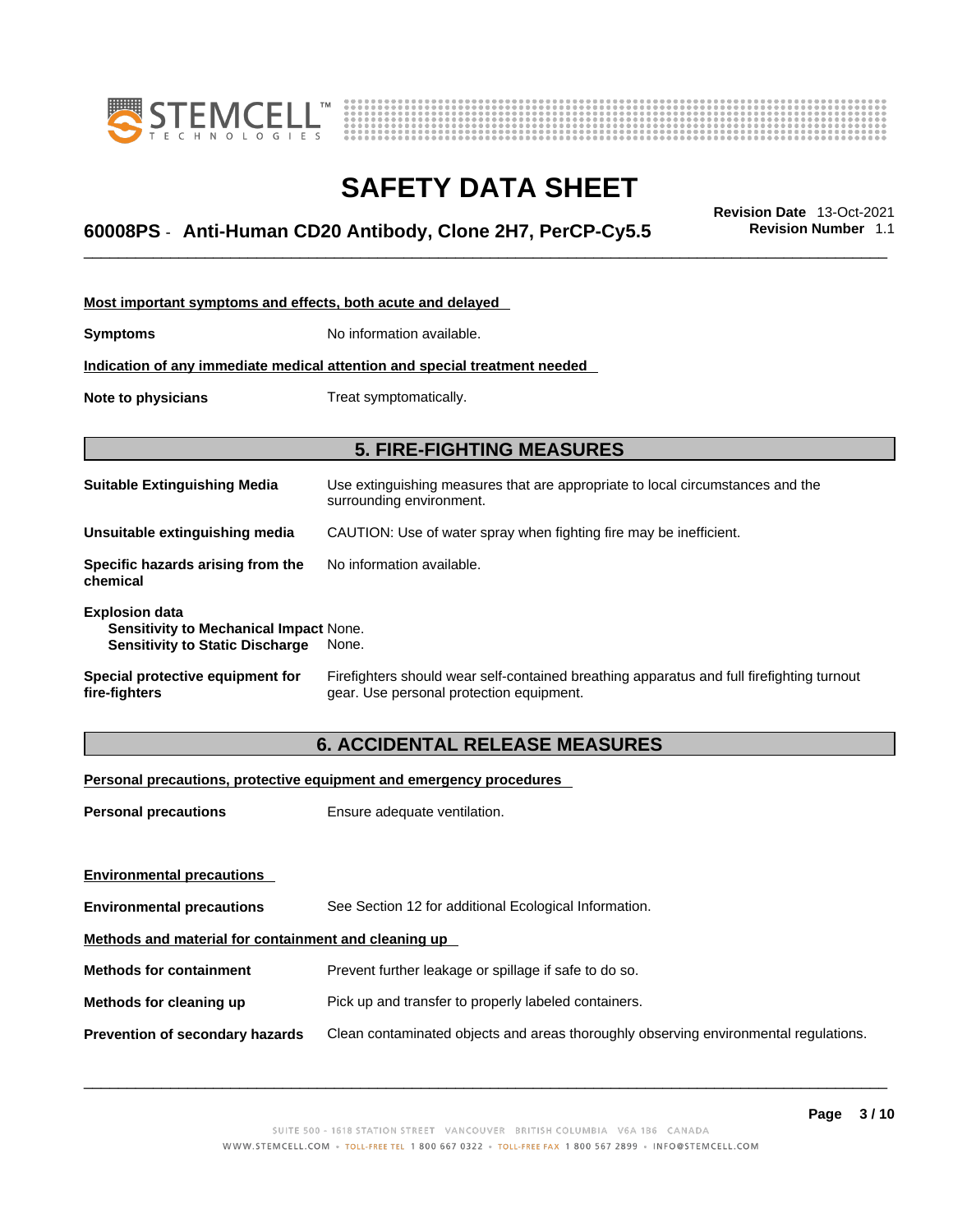



# \_\_\_\_\_\_\_\_\_\_\_\_\_\_\_\_\_\_\_\_\_\_\_\_\_\_\_\_\_\_\_\_\_\_\_\_\_\_\_\_\_\_\_\_\_\_\_\_\_\_\_\_\_\_\_\_\_\_\_\_\_\_\_\_\_\_\_\_\_\_\_\_\_\_\_\_\_\_\_\_\_\_\_\_\_\_\_\_\_\_\_\_\_ **Revision Date** 13-Oct-2021 **60008PS** - **Anti-Human CD20 Antibody, Clone 2H7, PerCP-Cy5.5 Revision Number** 1.1

**7. HANDLING AND STORAGE Precautions for safe handling Advice on safe handling** Handle in accordance with good industrial hygiene and safety practice. **Conditions for safe storage, including any incompatibilities Storage Conditions** Store in accordance with information listed on the Product Information Sheet (PIS). **8. EXPOSURE CONTROLS/PERSONAL PROTECTION Control parameters Exposure Limits** This product, as supplied, does not contain any hazardous materials with occupational exposure limits established by the region specific regulatory bodies. **Appropriate engineering controls Engineering controls** Showers Eyewash stations Ventilation systems. **Individual protection measures, such as personal protective equipment Eye/face protection** No special protective equipment required. **Skin and body protection** No special protective equipment required. **Respiratory protection** No protective equipment is needed under normal use conditions. If exposure limits are exceeded or irritation is experienced, ventilation and evacuation may be required. **General hygiene considerations** Handle in accordance with good industrial hygiene and safety practice.

### **9. PHYSICAL AND CHEMICAL PROPERTIES**

**Information on basic physical and chemical properties Physical state** Liquid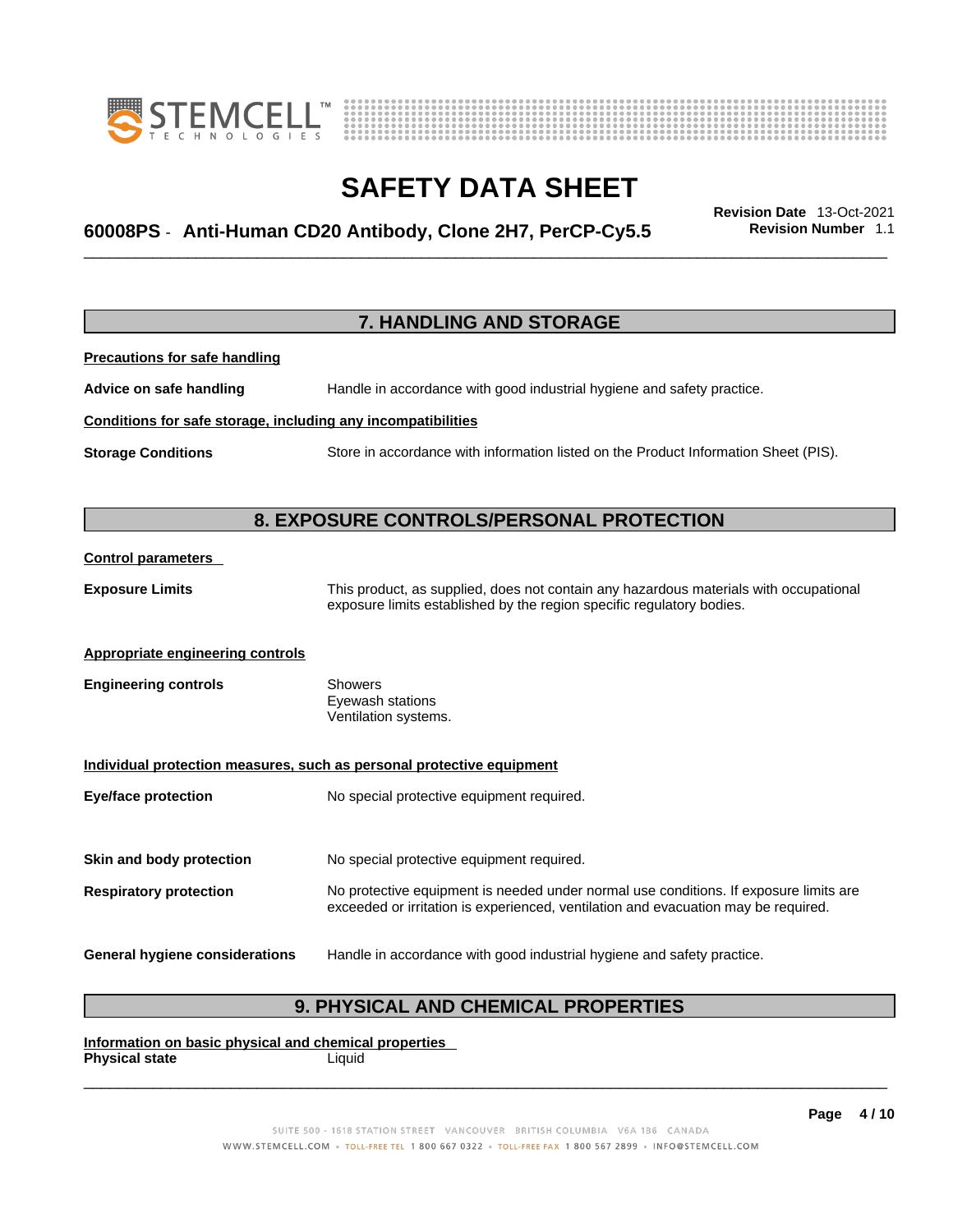



# \_\_\_\_\_\_\_\_\_\_\_\_\_\_\_\_\_\_\_\_\_\_\_\_\_\_\_\_\_\_\_\_\_\_\_\_\_\_\_\_\_\_\_\_\_\_\_\_\_\_\_\_\_\_\_\_\_\_\_\_\_\_\_\_\_\_\_\_\_\_\_\_\_\_\_\_\_\_\_\_\_\_\_\_\_\_\_\_\_\_\_\_\_ **Revision Date** 13-Oct-2021 **60008PS** - **Anti-Human CD20 Antibody, Clone 2H7, PerCP-Cy5.5 Revision Number** 1.1

**Appearance Clear** 

**Explosive properties**<br> **Oxidizing properties**<br> **Oxidizing properties**<br> **No information available Oxidizing properties Property CONSCRUTE ACCORDING METHOD Values <b>CONSCRUTE ACCORDING METHOD METHOD METHOD VALUES Property Remarks** • **Method pH** No data available None known **Melting point / freezing point** No data available None known<br> **Rojling point / bojling range** No data available None Known None known **Boiling point / boiling range** No data available **None known**<br>
No data available **None known**<br>
No data available **None known Evaporation rate Cone Cone Access Mone Cone Cone Cone Access Provident Cone Cone Access Provident Cone known<br>
<b>Flammability (solid. gas)** No data available Cone Cone Known **Flammability (solid, gas)** No data available None known **Flammability Limit in Air None known None known Upper flammability limit:** No data available **Lower flammability limit:** No data available **Vapor pressure** 1980 in the Modata available 1980 in the Known None known<br> **Vapor density** 1980 in the None Known None known None known **Vapor density** No data available None known **Relative density Water solubility** No data available None known **Solubility in other solvents** No data available None known **Partition coefficient**<br> **Autoignition temperature**<br>
No data available None None known<br>
None known **Autoignition temperature** Mo data available Mone known<br> **Decomposition temperature** No data available None known **Decomposition temperature** No data available<br> **Kinematic viscosity** No data available **Kinematic viscosity No data available None known**<br> **Discussible No data available None known**<br>
None known **Dynamic viscosity No data available None known** 

**Other Information** 

**Color Color Color Color Color Color Color Color Color Color Color Color Color Color Color Color Color Color Color Color Color Color Color Color Color Color Color Color Odor No data available**<br> **Odor threshold No data available** No data available

**No data available** 

**Softening point**<br> **Molecular weight**<br> **Molecular weight**<br> **Molecular weight**<br> **Molecular weight No information available Molecular formula** No information available **VOC Content (%)**<br> **Content (%)**<br>
No information available<br>
No information available **No information available Bulk density No information available** 

### **10. STABILITY AND REACTIVITY**

| <b>Reactivity</b>                                                       | No information available.                 |
|-------------------------------------------------------------------------|-------------------------------------------|
| <b>Chemical stability</b>                                               | Stable under normal conditions.           |
| <b>Possibility of hazardous reactions</b> None under normal processing. |                                           |
| <b>Conditions to avoid</b>                                              | None known based on information supplied. |
| Incompatible materials                                                  | None known based on information supplied. |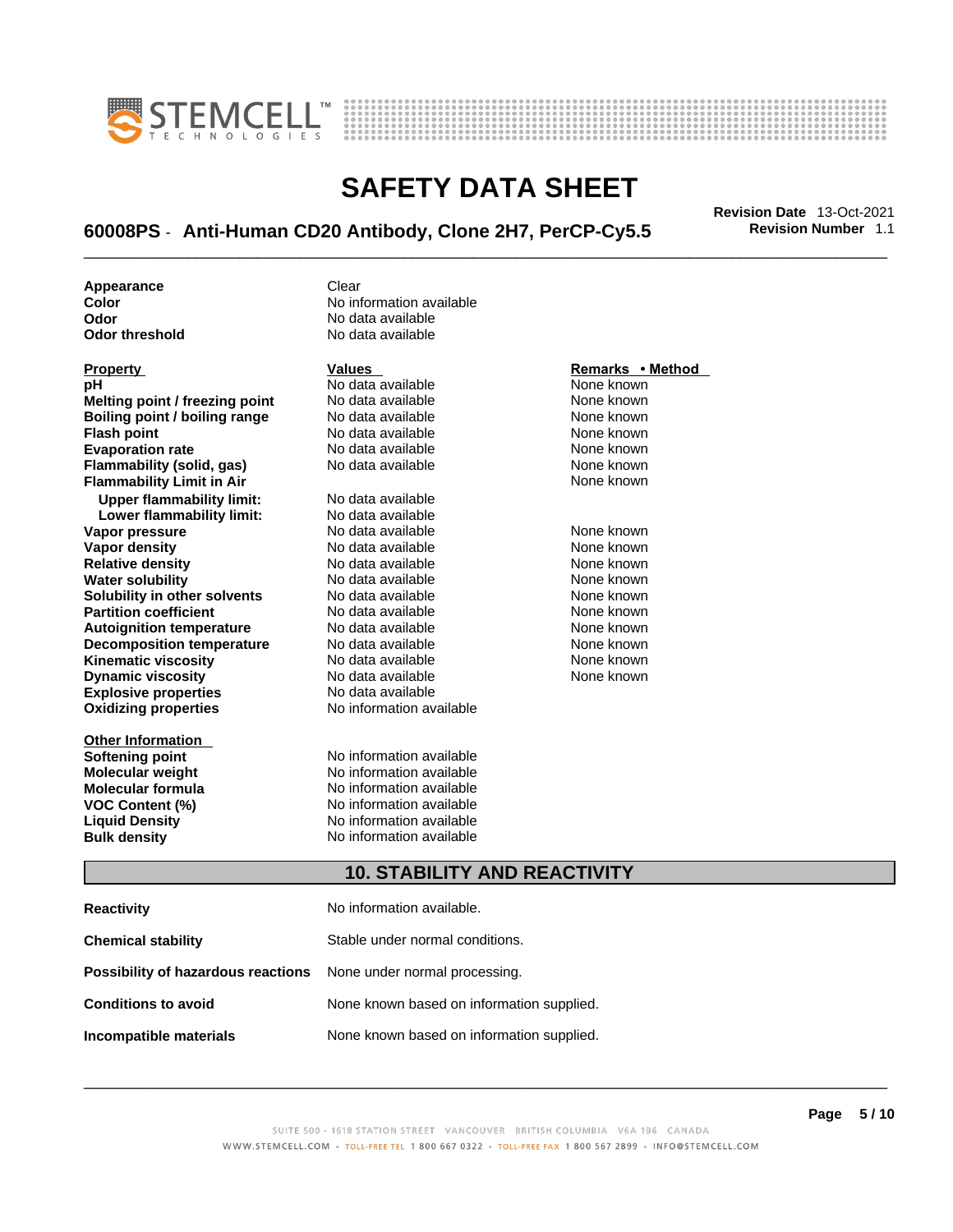



# \_\_\_\_\_\_\_\_\_\_\_\_\_\_\_\_\_\_\_\_\_\_\_\_\_\_\_\_\_\_\_\_\_\_\_\_\_\_\_\_\_\_\_\_\_\_\_\_\_\_\_\_\_\_\_\_\_\_\_\_\_\_\_\_\_\_\_\_\_\_\_\_\_\_\_\_\_\_\_\_\_\_\_\_\_\_\_\_\_\_\_\_\_ **Revision Date** 13-Oct-2021 **60008PS** - **Anti-Human CD20 Antibody, Clone 2H7, PerCP-Cy5.5 Revision Number** 1.1

**Hazardous decomposition products** None known based on information supplied.

### **11. TOXICOLOGICAL INFORMATION**

**Information on likely routes of exposure**

**Product Information**

| <b>Inhalation</b>                                                            | Specific test data for the substance or mixture is not available. |  |
|------------------------------------------------------------------------------|-------------------------------------------------------------------|--|
| Eye contact                                                                  | Specific test data for the substance or mixture is not available. |  |
| <b>Skin contact</b>                                                          | Specific test data for the substance or mixture is not available. |  |
| Ingestion                                                                    | Specific test data for the substance or mixture is not available. |  |
| Symptoms related to the physical, chemical and toxicological characteristics |                                                                   |  |
| Symptoms                                                                     | No information available.                                         |  |

**Numerical measures of toxicity**

#### **Acute toxicity**

**The following values are calculated based on chapter 3.1 of the GHS document**

**Unknown acute toxicity** 0 % of the mixture consists of ingredient(s) of unknown toxicity

0 % of the mixture consists of ingredient(s) of unknown acute oral toxicity

0 % of the mixture consists of ingredient(s) of unknown acute dermal toxicity

0 % of the mixture consists of ingredient(s) of unknown acute inhalation toxicity (gas)

0 % of the mixture consists of ingredient(s) of unknown acute inhalation toxicity (vapor)

0 % of the mixture consists of ingredient(s) of unknown acute inhalation toxicity (dust/mist)

Product Information

#### **Delayed and immediate effects as well as chronic effects from short and long-term exposure**

| <b>Skin corrosion/irritation</b> | No information available. |
|----------------------------------|---------------------------|
| <b>Product Information</b>       |                           |
|                                  |                           |

#### **Serious eye damage/eye irritation** No information available. Product Information

### **Respiratory or skin sensitization** No information available.

Product Information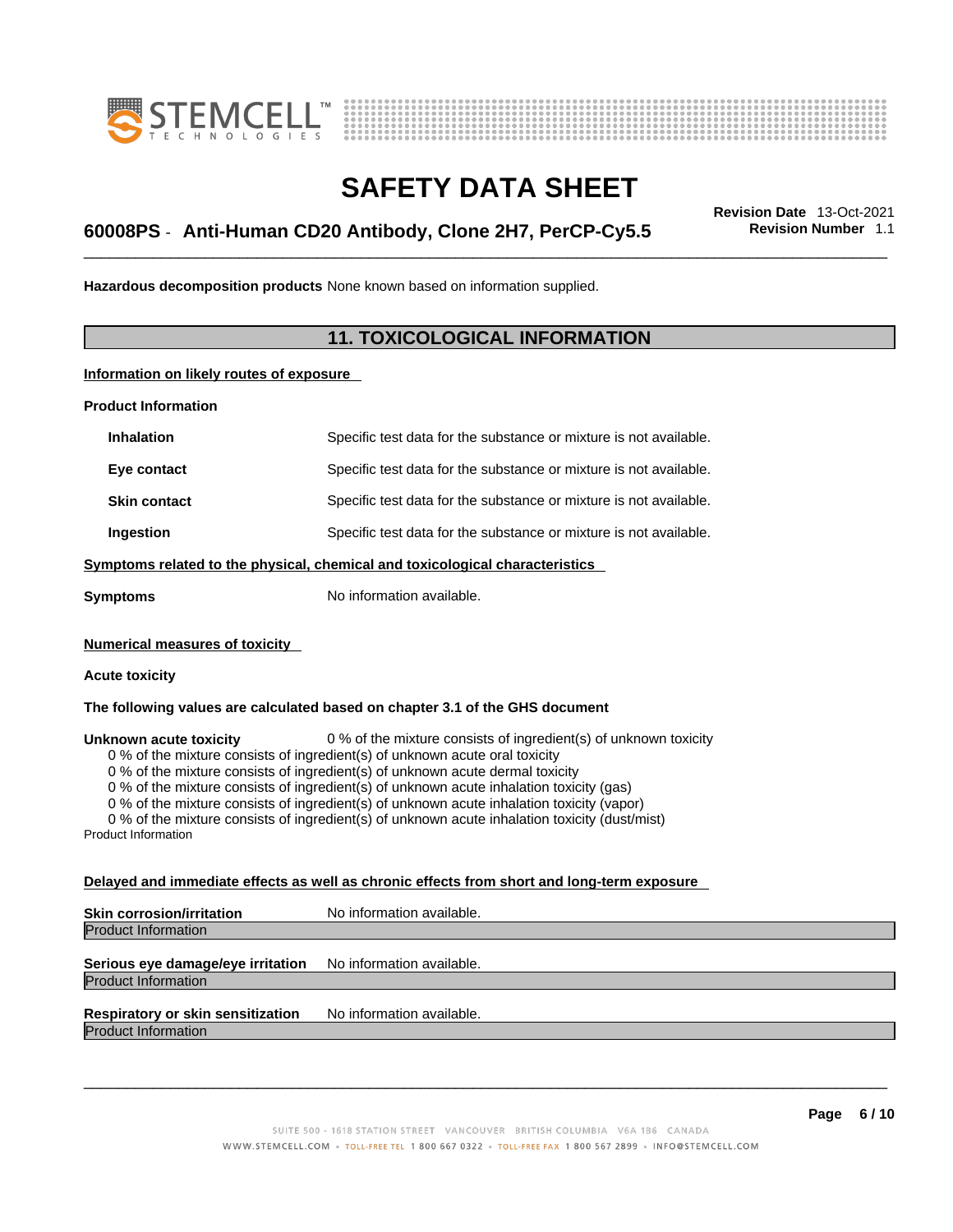



# \_\_\_\_\_\_\_\_\_\_\_\_\_\_\_\_\_\_\_\_\_\_\_\_\_\_\_\_\_\_\_\_\_\_\_\_\_\_\_\_\_\_\_\_\_\_\_\_\_\_\_\_\_\_\_\_\_\_\_\_\_\_\_\_\_\_\_\_\_\_\_\_\_\_\_\_\_\_\_\_\_\_\_\_\_\_\_\_\_\_\_\_\_ **Revision Date** 13-Oct-2021 **60008PS** - **Anti-Human CD20 Antibody, Clone 2H7, PerCP-Cy5.5 Revision Number** 1.1

| Germ cell mutagenicity               | No information available.          |  |  |
|--------------------------------------|------------------------------------|--|--|
| <b>Product Information</b>           |                                    |  |  |
| Carcinogenicity                      | No information available.          |  |  |
| <b>Reproductive toxicity</b>         | No information available.          |  |  |
|                                      | <b>Product Information</b>         |  |  |
| <b>STOT - single exposure</b>        | No information available.          |  |  |
|                                      | <b>Product Information</b>         |  |  |
| <b>STOT - repeated exposure</b>      | No information available.          |  |  |
|                                      | <b>Product Information</b>         |  |  |
| <b>Aspiration hazard</b>             | No information available.          |  |  |
|                                      |                                    |  |  |
| <b>12. ECOLOGICAL INFORMATION</b>    |                                    |  |  |
| <b>Ecotoxicity</b>                   |                                    |  |  |
|                                      | <b>Product Information</b>         |  |  |
| <b>Persistence and degradability</b> | No information available.          |  |  |
| <b>Bioaccumulation</b>               | There is no data for this product. |  |  |
| Other adverse effects                | No information available.          |  |  |
| <b>13. DISPOSAL CONSIDERATIONS</b>   |                                    |  |  |
|                                      |                                    |  |  |

| Waste treatment methods                |                                                                                                                    |
|----------------------------------------|--------------------------------------------------------------------------------------------------------------------|
| Waste from residues/unused<br>products | Dispose of in accordance with local regulations. Dispose of waste in accordance with<br>environmental legislation. |
| Contaminated packaging                 | Do not reuse empty containers.                                                                                     |
| <b>US EPA Waste Number</b>             | P <sub>105</sub>                                                                                                   |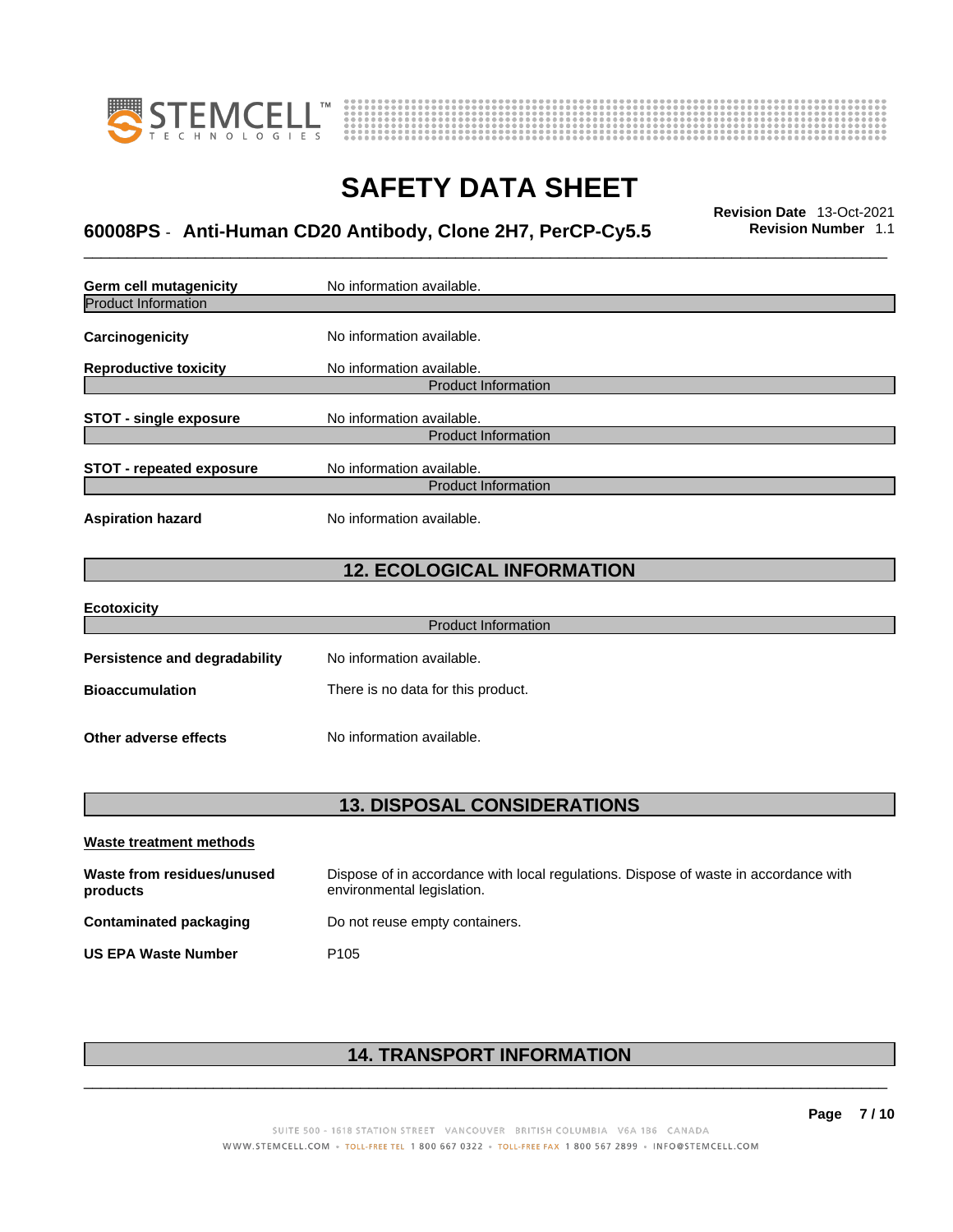



# \_\_\_\_\_\_\_\_\_\_\_\_\_\_\_\_\_\_\_\_\_\_\_\_\_\_\_\_\_\_\_\_\_\_\_\_\_\_\_\_\_\_\_\_\_\_\_\_\_\_\_\_\_\_\_\_\_\_\_\_\_\_\_\_\_\_\_\_\_\_\_\_\_\_\_\_\_\_\_\_\_\_\_\_\_\_\_\_\_\_\_\_\_ **Revision Date** 13-Oct-2021 **60008PS** - **Anti-Human CD20 Antibody, Clone 2H7, PerCP-Cy5.5 Revision Number** 1.1

| <u>DOT</u>  | Not regulated |
|-------------|---------------|
| <u>TDG</u>  | Not regulated |
| <u>MEX</u>  | Not regulated |
| ICAO (air)  | Not regulated |
| IATA        | Not regulated |
| <b>IMDG</b> | Not regulated |
| RID         | Not regulated |
| ADR         | Not regulated |
| ADN         | Not regulated |

#### **15. REGULATORY INFORMATION**

| <b>International Inventories</b> |                 |
|----------------------------------|-----------------|
| <b>TSCA</b>                      | Complies        |
| <b>DSL/NDSL</b>                  | Complies        |
| <b>EINECS/ELINCS</b>             | Complies        |
| <b>ENCS</b>                      | Does not comply |
| <b>IECSC</b>                     | Complies        |
| <b>KECL</b>                      | Complies        |
| <b>PICCS</b>                     | Complies        |
| <b>AICS</b>                      | Complies        |

 **Legend:** 

 **TSCA** - United States Toxic Substances Control Act Section 8(b) Inventory

 **DSL/NDSL** - Canadian Domestic Substances List/Non-Domestic Substances List

 **EINECS/ELINCS** - European Inventory of Existing Chemical Substances/European List of Notified Chemical Substances

 **ENCS** - Japan Existing and New Chemical Substances

 **IECSC** - China Inventory of Existing Chemical Substances

 **KECL** - Korean Existing and Evaluated Chemical Substances

 **PICCS** - Philippines Inventory of Chemicals and Chemical Substances

 **AICS** - Australian Inventory of Chemical Substances

#### **US Federal Regulations**

#### **SARA 313**

Section 313 of Title III of the Superfund Amendments and Reauthorization Act of 1986 (SARA). This product does not contain any chemicals which are subject to the reporting requirements of the Act and Title 40 of the Code of Federal Regulations, Part 372.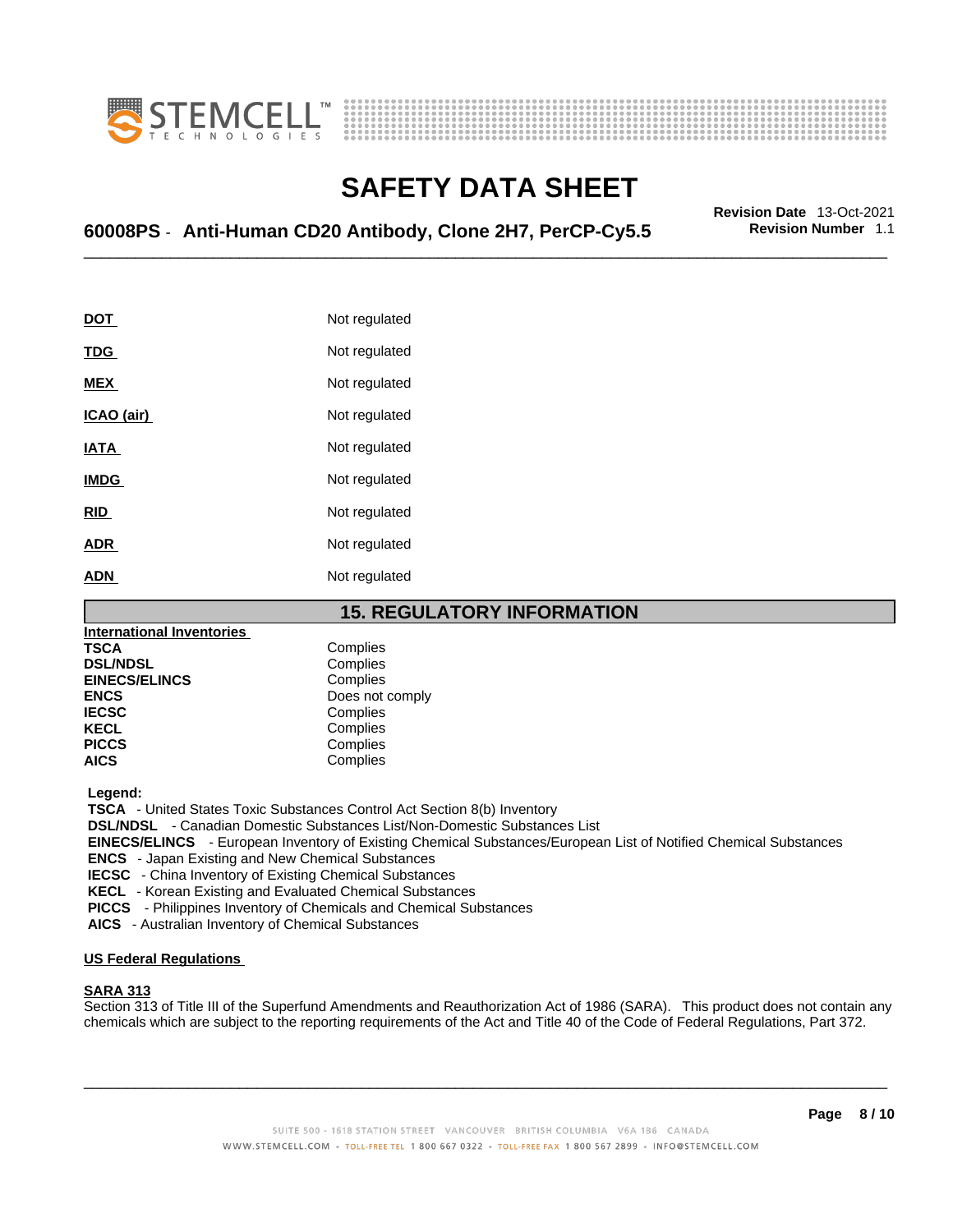



# \_\_\_\_\_\_\_\_\_\_\_\_\_\_\_\_\_\_\_\_\_\_\_\_\_\_\_\_\_\_\_\_\_\_\_\_\_\_\_\_\_\_\_\_\_\_\_\_\_\_\_\_\_\_\_\_\_\_\_\_\_\_\_\_\_\_\_\_\_\_\_\_\_\_\_\_\_\_\_\_\_\_\_\_\_\_\_\_\_\_\_\_\_ **Revision Date** 13-Oct-2021 **60008PS** - **Anti-Human CD20 Antibody, Clone 2H7, PerCP-Cy5.5 Revision Number** 1.1

| SARA 311/312 Hazard Categories    |    |  |
|-----------------------------------|----|--|
| Acute health hazard               | No |  |
| <b>Chronic Health Hazard</b>      | No |  |
| Fire hazard                       | No |  |
| Sudden release of pressure hazard | No |  |
| <b>Reactive Hazard</b>            | No |  |

#### **CWA (Clean WaterAct)**

This product does not contain any substances regulated as pollutants pursuant to the Clean Water Act (40 CFR 122.21 and 40 CFR 122.42).

#### **CERCLA**

This material, as supplied, does not contain any substances regulated as hazardous substances under the Comprehensive Environmental Response Compensation and Liability Act (CERCLA) (40 CFR 302) or the Superfund Amendments and Reauthorization Act (SARA) (40 CFR 355). There may be specific reporting requirements at the local, regional, or state level pertaining to releases of this material.

#### **US State Regulations**

#### **California Proposition 65**

This product does not contain any Proposition 65 chemicals.

#### **U.S. State Right-to-Know Regulations**

#### **US State Regulations**

| Chemical name            | New Jersey | <b>Massachusetts</b> | Pennsylvania |
|--------------------------|------------|----------------------|--------------|
| Water                    |            |                      |              |
| 7732-18-5                |            |                      |              |
| Sodium Phosphate Dibasic |            |                      |              |
| 7558-79-4                |            |                      |              |
| Sodium Azide             |            |                      |              |
| 26628-22-8               |            |                      |              |

#### **U.S. EPA Label Information**

**EPA Pesticide Registration Number** Not applicable

#### **16. OTHER INFORMATION, INCLUDING DATE OF PREPARATION OF THE LAST REVISION**

**Prepared By, State Control. STEMCELL Technologies Canada Inc.** Canada Inc.

 $\_$  ,  $\_$  ,  $\_$  ,  $\_$  ,  $\_$  ,  $\_$  ,  $\_$  ,  $\_$  ,  $\_$  ,  $\_$  ,  $\_$  ,  $\_$  ,  $\_$  ,  $\_$  ,  $\_$  ,  $\_$  ,  $\_$  ,  $\_$  ,  $\_$  ,  $\_$  ,  $\_$  ,  $\_$  ,  $\_$  ,  $\_$  ,  $\_$  ,  $\_$  ,  $\_$  ,  $\_$  ,  $\_$  ,  $\_$  ,  $\_$  ,  $\_$  ,  $\_$  ,  $\_$  ,  $\_$  ,  $\_$  ,  $\_$  ,

**Revision Date** 13-Oct-2021